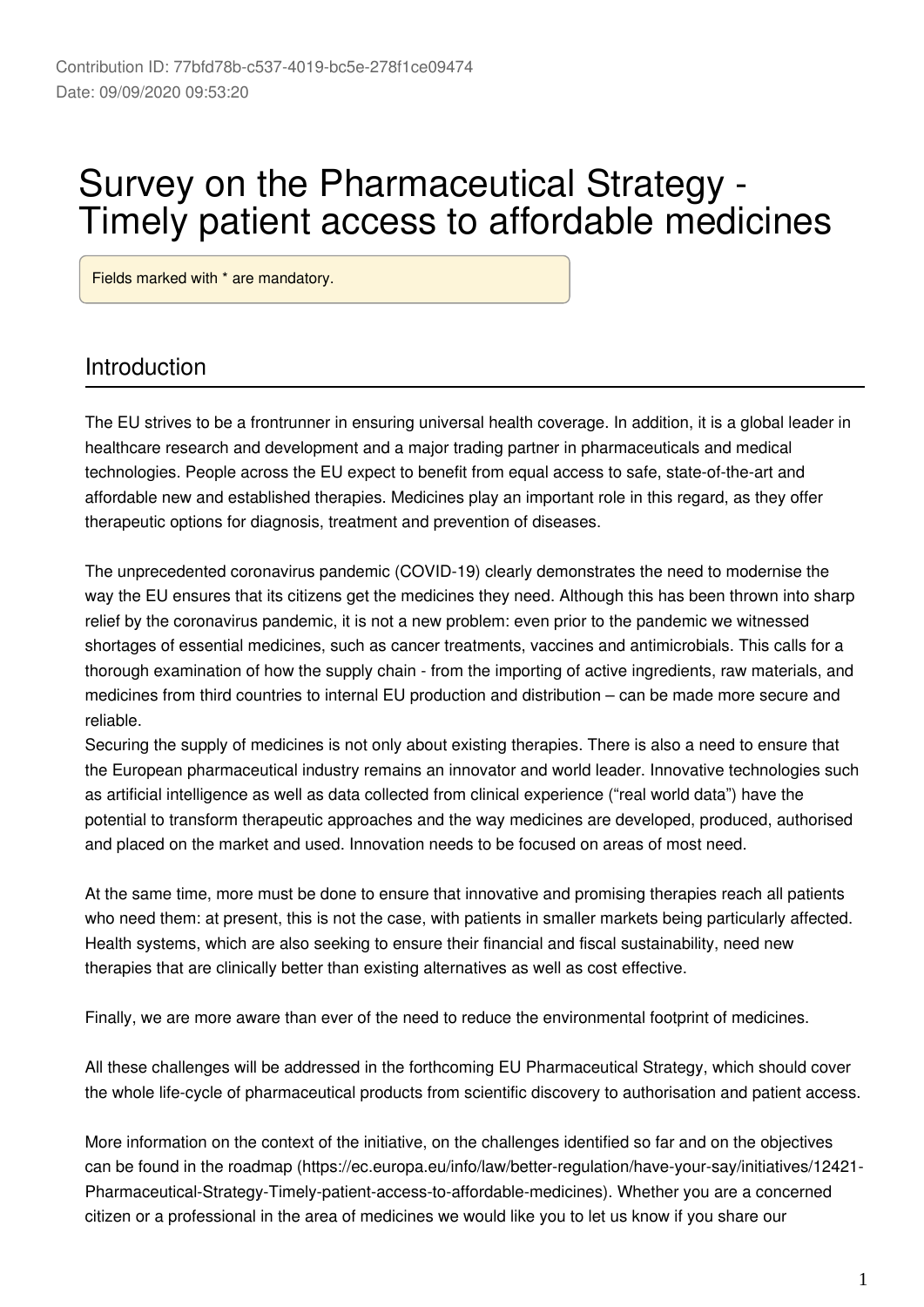objectives, what actions we should focus on and whether there are any additional aspects that we should cover.

After some introductory questions about yourself, the questionnaire continues with questions on the Pharmaceutical strategy.

When replying, please keep in mind that the questions in this survey were developed to address the longstanding issues identified in the EU pharmaceuticals system. These may be related to the problems arising from the coronavirus pandemic but are broader than that. The end of the survey includes dedicated questions on coronavirus related issues.

Please note that in this questionnaire, we do not intend to obtain data relating to identifiable persons. Therefore, in case you will describe a particular experience or situation, please do it in a way that will not allow linking to a particular individual, whether it is you or somebody else.

We thank you in advance for your time and input.

# About you

Language of my contribution **\***

- $<sup>°</sup>$  Bulgarian</sup>
- <sup>o</sup> Croatian
- C<sub>zech</sub>
- <sup>O</sup> Danish
- C Dutch
- <sup>o</sup> English
- Estonian
- Finnish
- <sup>©</sup> French
- <sup>O</sup> Gaelic
- <sup>o</sup> German
- <sup>o</sup> Greek
- Hungarian
- $\circ$  Italian
- Latvian
- Lithuanian
- Maltese
- $\bullet$  Polish
- Portuguese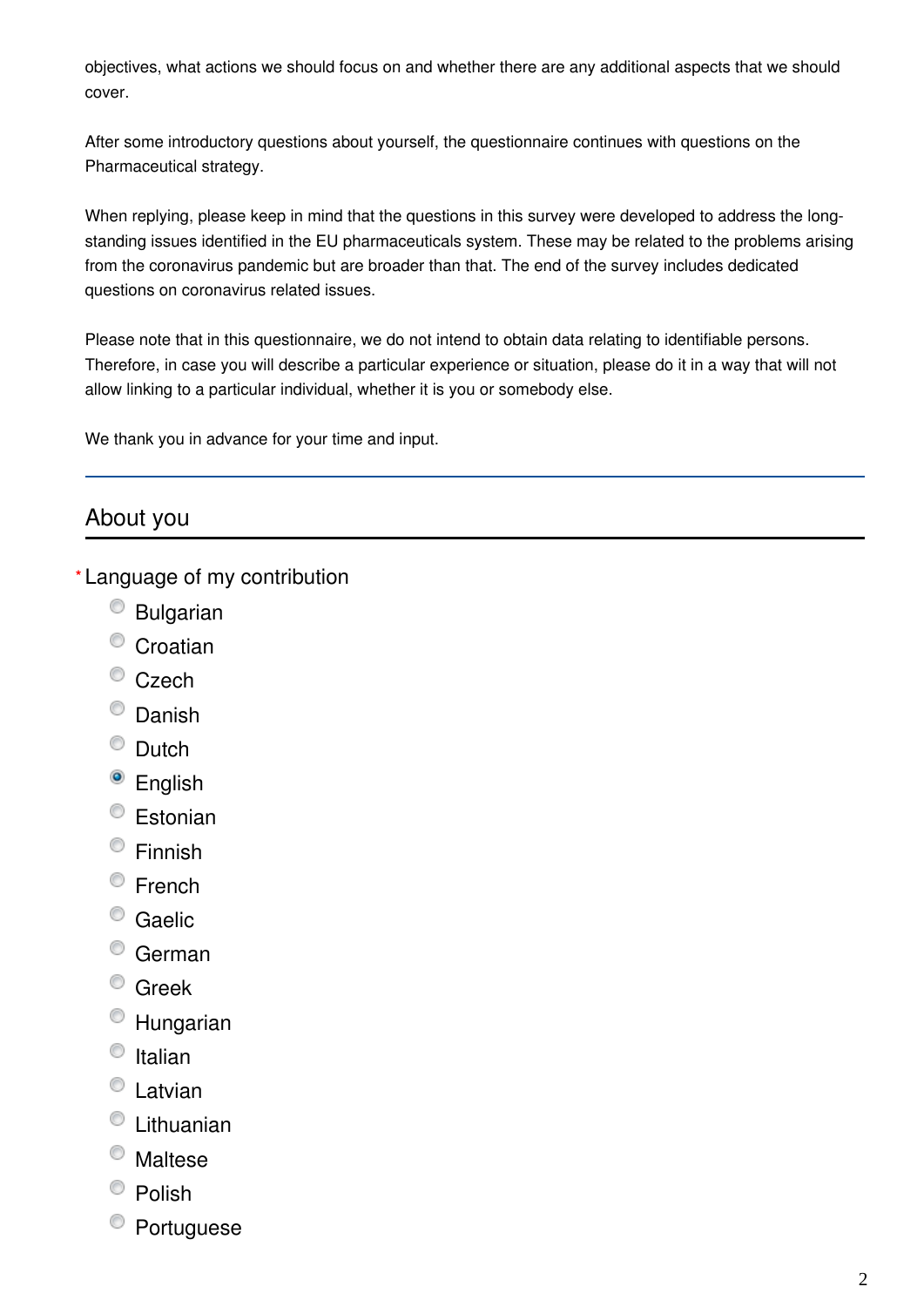- Romanian
- <sup>O</sup> Slovak
- <sup>O</sup> Slovenian
- $\bullet$  Spanish
- <sup>O</sup> Swedish
- \*I am giving my contribution as
	- $\bullet$  Academic/research institution
	- <sup>o</sup> Business association
	- Company/business organisation
	- Consumer organisation
	- <sup>●</sup> EU citizen
	- Environmental organisation
	- Non-EU citizen
	- Non-governmental organisation (NGO)
	- Public authority
	- **Trade union**
	- <sup>O</sup> Other

# Organisation name **\***

*255 character(s) maximum*

European Coalition on Homeopathic and Anthroposophic Medicinal Products (ECHAMP)

# Organisation size **\***

- Micro (1 to 9 employees)
- Small (10 to 49 employees)
- $\bullet$  Medium (50 to 249 employees)
- Large (250 or more)

# Transparency register number

#### *255 character(s) maximum*

Check if your organisation is on the [transparency register](http://ec.europa.eu/transparencyregister/public/homePage.do?redir=false&locale=en). It's a voluntary database for organisations seeking to influence EU decisionmaking.

#### 85825114058-57

Which stakeholder group do you represent? **\***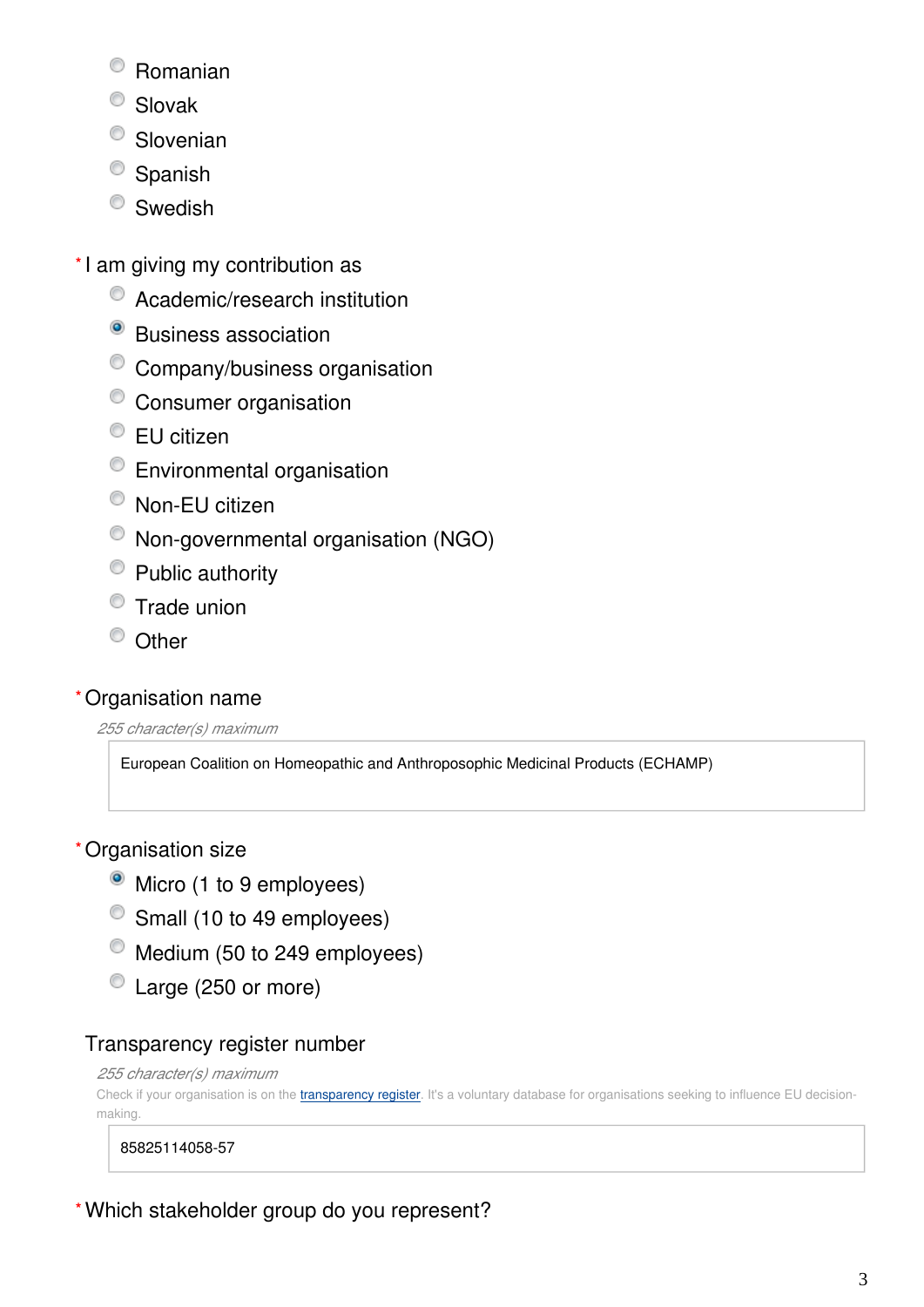- $\bullet$  Individual member of the public
- <sup>©</sup> Patient or consumer organisation
- $\bullet$  Healthcare professional
- Healthcare provider organisation (incl. Hospitals, pharmacies)
- $\bullet$  Healthcare pricing & reimbursement body and/or final payer
- $\bullet$  Centralised health goods procurement body
- $\bullet$  Health technology assessment body
- Academic researcher
- <sup>O</sup> Research funder
- Learned society
- <sup>C</sup> European research infrastructure
- $\bullet$  Other scientific organisation
- Environmental organisation
- <sup>O</sup> Pharmaceuticals industry
- <sup>O</sup> Chemicals industry
- Pharmaceuticals traders/wholesalers
- $\bullet$  Medical devices industry
- $\bullet$  Public authority (e.g. national ministries of health)
- EU regulatory partner / EU institution
- Non-EU regulator / non-EU body
- $\bullet$  Other (please specify)

Please specify: is the organisation you represent an active pharmaceutical ingredients producer/importer?

- <sup>O</sup> Yes
- $\circ$  No

Are you responding on behalf of a Small or Medium Sized Enterprise?

- <sup>o</sup> Yes
- $\odot$  No
- First name **\***

Amandine

Surname **\***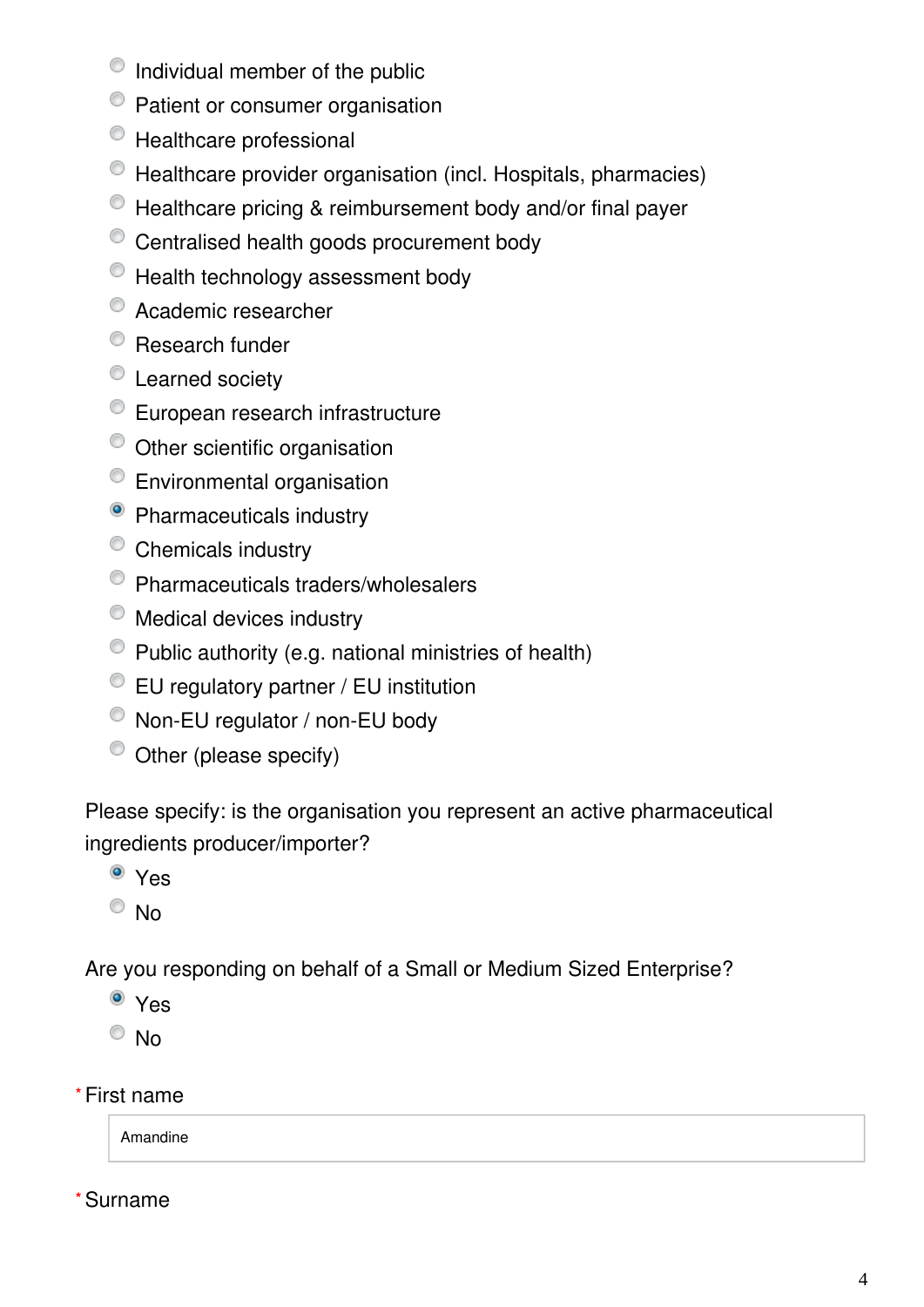#### Email (this won't be published) **\***

amandine.oset@echamp.eu

### Country of origin **\***

Please add your country of origin, or that of your organisation.

| Afghanistan    | Djibouti                | Libya            | <b>Saint Martin</b>  |
|----------------|-------------------------|------------------|----------------------|
| Åland Islands  | Dominica                | Liechtenstein    | <b>Saint Pierre</b>  |
|                |                         |                  | and Miquelon         |
| Albania        | Dominican               | Lithuania        | <b>Saint Vincent</b> |
|                | Republic                |                  | and the              |
|                |                         |                  | Grenadines           |
| Algeria        | Ecuador                 | Luxembourg       | Samoa                |
| American       | Egypt                   | Macau            | San Marino           |
| Samoa          |                         |                  |                      |
| Andorra        | El Salvador             | Madagascar       | São Tomé and         |
|                |                         |                  | Príncipe             |
| Angola         | Equatorial              | Malawi           | Saudi Arabia         |
|                | Guinea                  |                  |                      |
| Anguilla       | Eritrea                 | Malaysia         | Senegal              |
| Antarctica     | Estonia                 | <b>Maldives</b>  | Serbia               |
| Antigua and    | Eswatini                | Mali             | Seychelles           |
| <b>Barbuda</b> |                         |                  |                      |
| Argentina      | Ethiopia                | <b>Malta</b>     | Sierra Leone         |
| Armenia        | <b>Falkland Islands</b> | Marshall         | Singapore            |
|                |                         | <b>Islands</b>   |                      |
| Aruba          | <b>Faroe Islands</b>    | Martinique       | <b>Sint Maarten</b>  |
| Australia      | Fiji                    | Mauritania       | Slovakia             |
| Austria        | Finland                 | <b>Mauritius</b> | Slovenia             |
| Azerbaijan     | France                  | Mayotte          | Solomon              |
|                |                         |                  | <b>Islands</b>       |
| <b>Bahamas</b> | <b>French Guiana</b>    | <b>Mexico</b>    | Somalia              |
| <b>Bahrain</b> | French                  | Micronesia       | South Africa         |
|                | Polynesia               |                  |                      |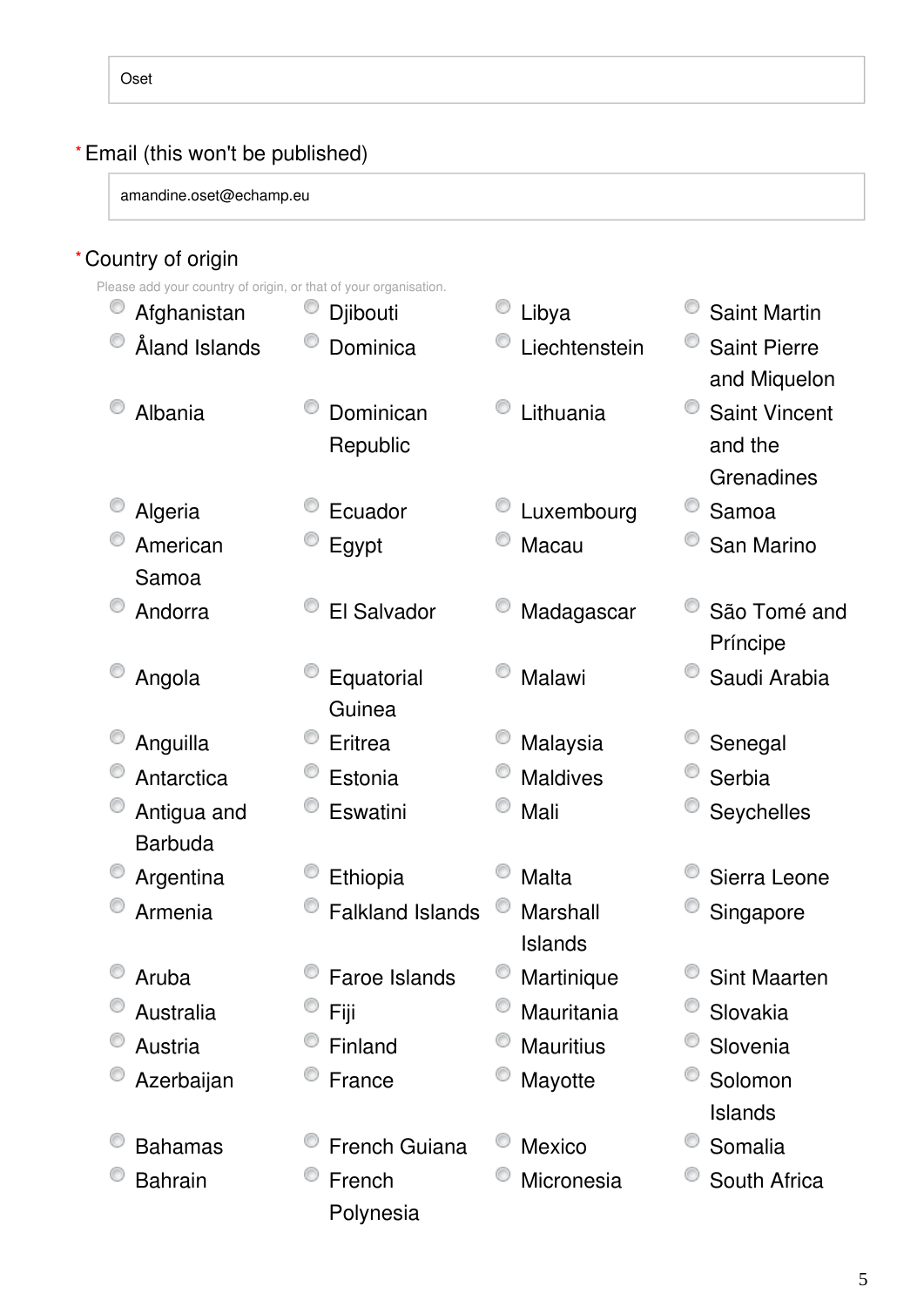| Bangladesh             | French<br>Southern and<br><b>Antarctic Lands</b> | Moldova                     | South Georgia<br>and the South<br>Sandwich<br>Islands |
|------------------------|--------------------------------------------------|-----------------------------|-------------------------------------------------------|
| <b>Barbados</b>        | Gabon                                            | Monaco                      | South Korea                                           |
| <b>Belarus</b>         | Georgia                                          | Mongolia                    | South Sudan                                           |
| <b>Belgium</b>         | Germany                                          | Montenegro                  | Spain                                                 |
| <b>Belize</b>          | Ghana                                            | Montserrat                  | Sri Lanka                                             |
| <b>Benin</b>           | Gibraltar                                        | Morocco                     | Sudan                                                 |
| Bermuda                | Greece                                           | Mozambique                  | Suriname                                              |
| <b>Bhutan</b>          | Greenland                                        | Myanmar                     | Svalbard and                                          |
|                        |                                                  | /Burma                      | Jan Mayen                                             |
| <b>Bolivia</b>         | Grenada                                          | Namibia                     | Sweden                                                |
| <b>Bonaire Saint</b>   | Guadeloupe                                       | <b>Nauru</b>                | Switzerland                                           |
| Eustatius and          |                                                  |                             |                                                       |
| Saba                   |                                                  |                             |                                                       |
| Bosnia and             | Guam                                             | Nepal                       | Syria                                                 |
| Herzegovina            |                                                  |                             |                                                       |
| <b>Botswana</b>        | Guatemala                                        | <b>Netherlands</b>          | <b>Taiwan</b>                                         |
| <b>Bouvet Island</b>   | Guernsey                                         | New Caledonia               | Tajikistan                                            |
| <b>Brazil</b>          | Guinea                                           | New Zealand                 | Tanzania                                              |
| <b>British Indian</b>  | Guinea-Bissau                                    | Nicaragua                   | <b>Thailand</b>                                       |
| <b>Ocean Territory</b> |                                                  |                             |                                                       |
| <b>British Virgin</b>  | Guyana                                           | Niger                       | The Gambia                                            |
| <b>Islands</b>         |                                                  |                             |                                                       |
| <b>Brunei</b>          | Haiti                                            | Nigeria                     | <b>Timor-Leste</b>                                    |
| <b>Bulgaria</b>        | <b>Heard Island</b>                              | <b>Niue</b>                 | <b>Togo</b>                                           |
|                        | and McDonald<br><b>Islands</b>                   |                             |                                                       |
| <b>Burkina Faso</b>    | Honduras                                         | Norfolk Island              | Tokelau                                               |
|                        |                                                  |                             |                                                       |
| <b>Burundi</b>         | Hong Kong                                        | Northern<br>Mariana Islands | Tonga                                                 |
| Cambodia               | Hungary                                          | North Korea                 | <b>Trinidad and</b>                                   |
|                        |                                                  |                             | Tobago                                                |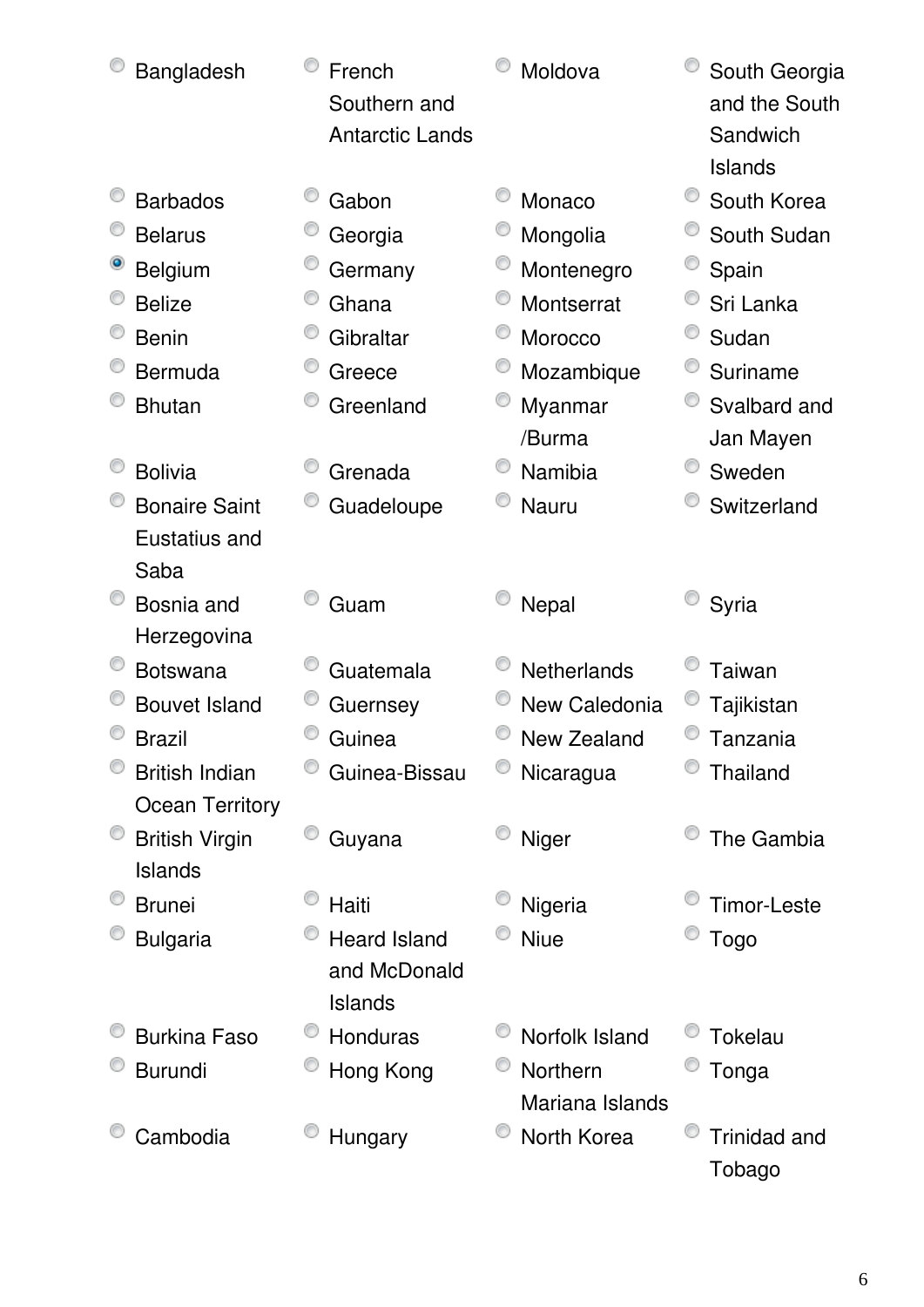| Cameroon                           | Iceland       | <b>North</b><br>Macedonia | Tunisia               |
|------------------------------------|---------------|---------------------------|-----------------------|
| Canada                             | India         | Norway                    | <b>Turkey</b>         |
| Cape Verde                         | Indonesia     | Oman                      | Turkmenistan          |
| Cayman Islands                     | Iran          | Pakistan                  | <b>Turks and</b>      |
|                                    |               |                           | Caicos Islands        |
| <b>Central African</b><br>Republic | Iraq          | Palau                     | Tuvalu                |
| Chad                               | Ireland       | Palestine                 | Uganda                |
| Chile                              | Isle of Man   | Panama                    | Ukraine               |
| China                              | <b>Israel</b> | Papua New                 | <b>United Arab</b>    |
|                                    |               | Guinea                    | Emirates              |
| Christmas                          | <b>Italy</b>  | Paraguay                  | <b>United</b>         |
| Island                             |               |                           | Kingdom               |
| Clipperton                         | Jamaica       | Peru                      | <b>United States</b>  |
| Cocos (Keeling)                    | Japan         | Philippines               | <b>United States</b>  |
| Islands                            |               |                           | <b>Minor Outlying</b> |
|                                    |               |                           | Islands               |
| Colombia                           | Jersey        | <b>Pitcairn Islands</b>   | Uruguay               |
| Comoros                            | Jordan        | Poland                    | <b>US Virgin</b>      |
|                                    |               |                           | <b>Islands</b>        |
| Congo                              | Kazakhstan    | Portugal                  | Uzbekistan            |
| Cook Islands                       | Kenya         | <b>Puerto Rico</b>        | Vanuatu               |
| Costa Rica                         | Kiribati      | Qatar                     | <b>Vatican City</b>   |
| Côte d'Ivoire                      | Kosovo        | Réunion                   | Venezuela             |
| Croatia                            | Kuwait        | Romania                   | Vietnam               |
| Cuba                               | Kyrgyzstan    | Russia                    | <b>Wallis and</b>     |
|                                    |               |                           | Futuna                |
| Curaçao                            | Laos          | Rwanda                    | O<br>Western          |
|                                    |               |                           | Sahara                |
| Cyprus                             | Latvia        | Saint                     | Yemen                 |
|                                    |               | Barthélemy                |                       |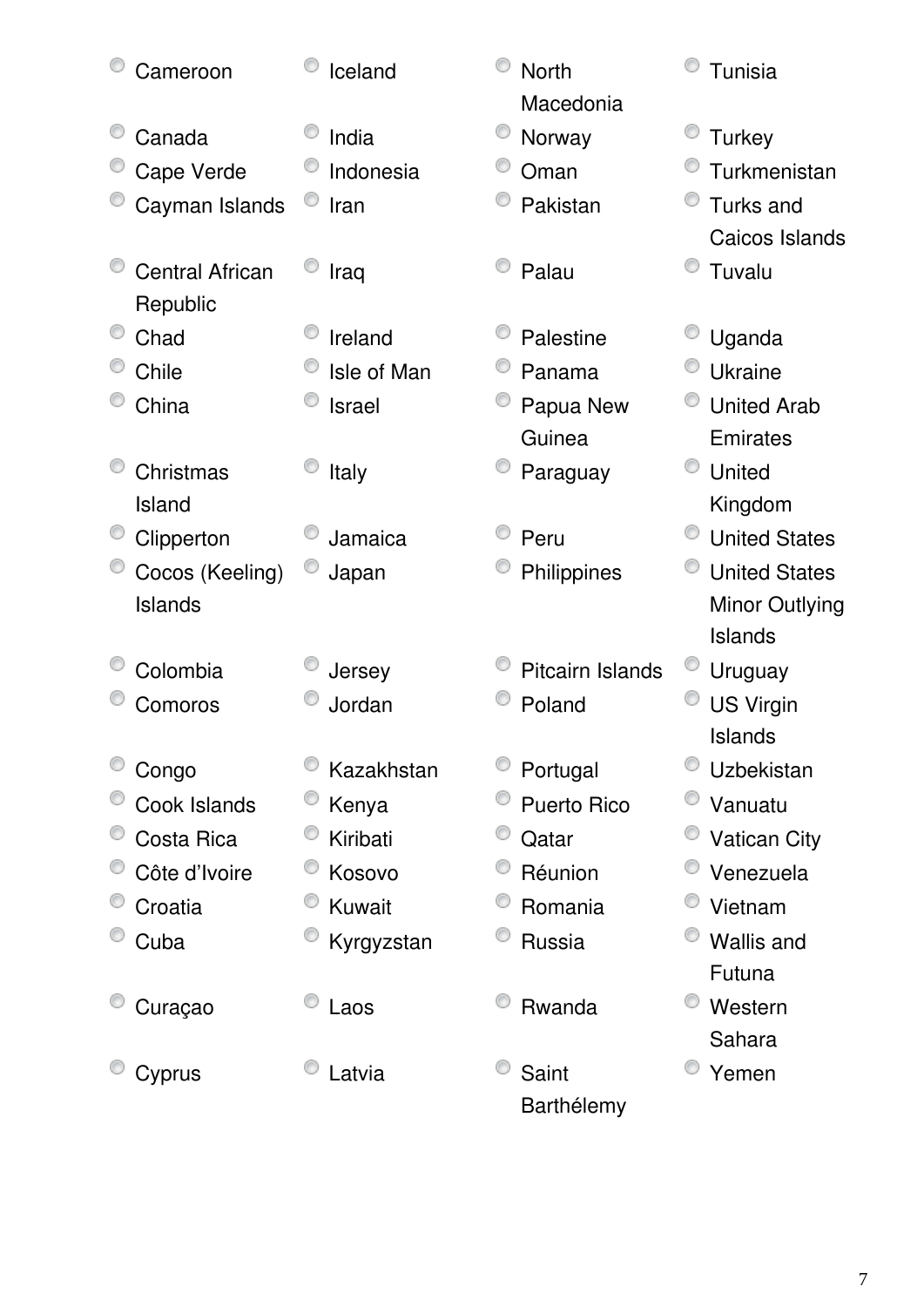| Czechia         | .ebanon | Saint Helena    | Zambia   |
|-----------------|---------|-----------------|----------|
|                 |         | Ascension and   |          |
|                 |         | Tristan da      |          |
|                 |         | Cunha           |          |
| Democratic      | _esotho | Saint Kitts and | Zimbabwe |
| Republic of the |         | <b>Nevis</b>    |          |
| Congo           |         |                 |          |
| <b>Denmark</b>  | .iberia | Saint Lucia     |          |

#### Publication privacy settings **\***

The Commission will publish the responses to this public consultation. You can choose whether you would like your details to be made public or to remain anonymous.

#### **Anonymous**

Only your type of respondent, country of origin and contribution will be published. All other personal details (name, organisation name and size, transparency register number) will not be published.

### <sup>o</sup> Public

Your personal details (name, organisation name and size, transparency register number, country of origin) will be published with your contribution.

 $\blacksquare$  I agree with the [personal data protection provisions](https://ec.europa.eu/info/law/better-regulation/specific-privacy-statement_en)

# International dependency and manufacturing

*The EU is increasingly dependent on active ingredients originating from outside the EU. This has implications, including as regards increasing the risk of quality issues and shortages of medicines. The recent outbreak of COVID-19 shows that a disruption in the pharmaceutical products supply chain originating from outside the EU could present a major health security issue.*

1. What type of EU action or initiative do you consider helpful to incentivise the production of active pharmaceutical ingredients for essential medicines (e.g. antibiotics, oncology medicines) in the EU?

*800 character(s) maximum*

An efficient solution will both enable and encourage fruitful cooperation between Member States for pan-European issues and at the same time have the flexibility to allow national authorities to solve specific national problems directly themselves.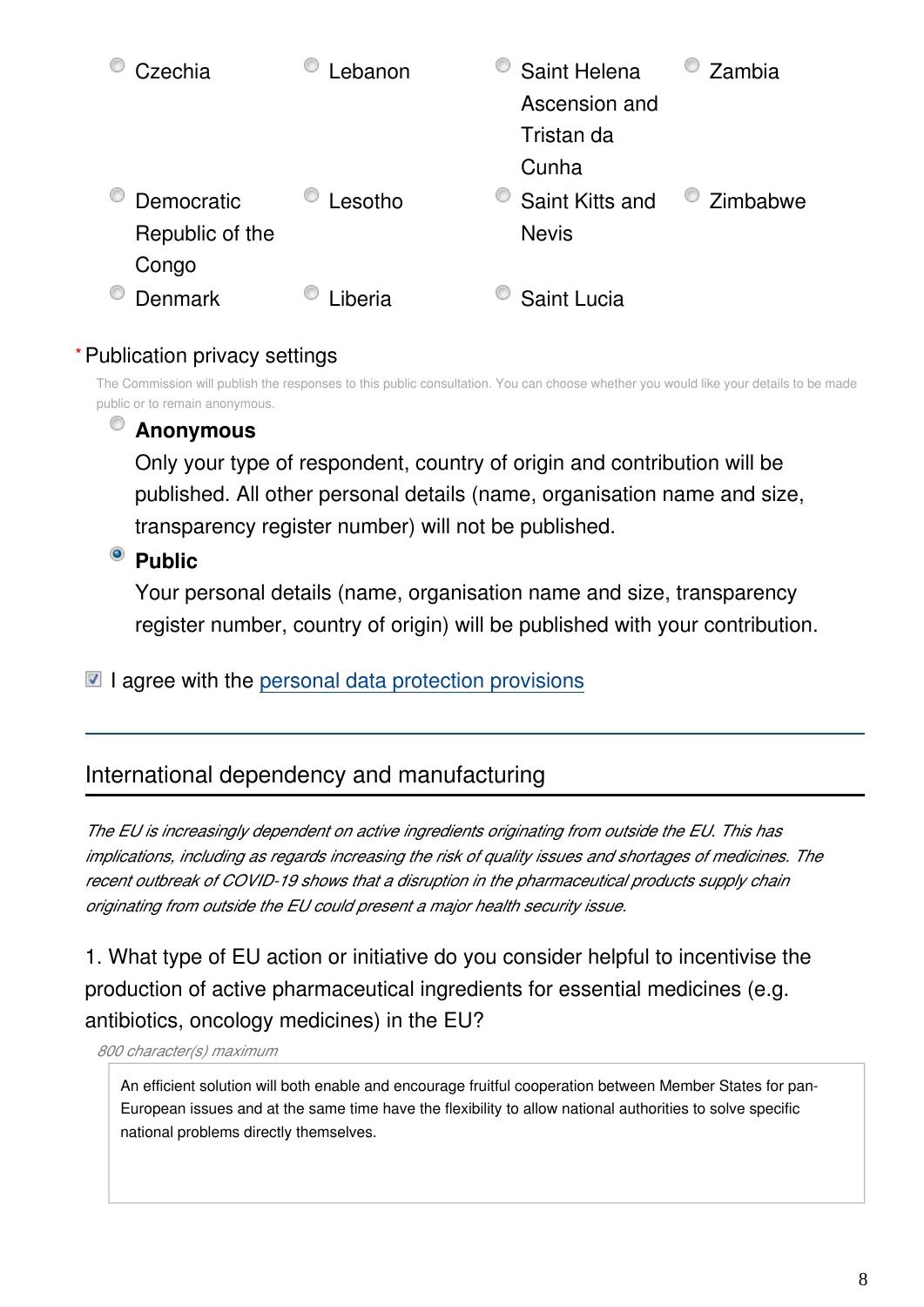2. What action do you consider most effective in enhancing the high quality of medicines in the EU?

*between 1 and 1 choices*

- $\Box$  Stronger enforcement of the marketing authorisation holder responsibilities
- $\Box$  Increased official controls in the manufacturing and distribution chain
- $\blacksquare$  Other (please specify)
- $\blacksquare$  I don't know

#### Please elaborate your reply.

*500 character(s) maximum*

A good balance must be found between the rules that guarantee quality and safety and an approach based on risk assessment. In this, continued support for the work of the European Pharmacopoeia is essential.

# Access to affordable medicines

*A shortage of a medicine occurs when there are not enough medicines in a country to treat every patient with a given condition. Shortages can have a big impact on patients if their treatment is delayed because there is no alternative, or the alternative is not suited to their needs.*

- 3. Are you concerned about medicines shortages in the EU?
	- <sup>1</sup> I am concerned
	- <sup>O</sup> I am not concerned
	- $\circ$  I have no particular opinion

#### If you wish, please elaborate your reply.

*500 character(s) maximum*

This issue does not impact the industry for homeopathic medicinal products so long as the economic lockdown does not continue.

# 4. Which actions do you think would have the biggest impact on reducing shortages in the EU?

*at most 3 choice(s)*

**Stronger obligations on medicines producers, and other players in the supply** chain to ensure medicines are available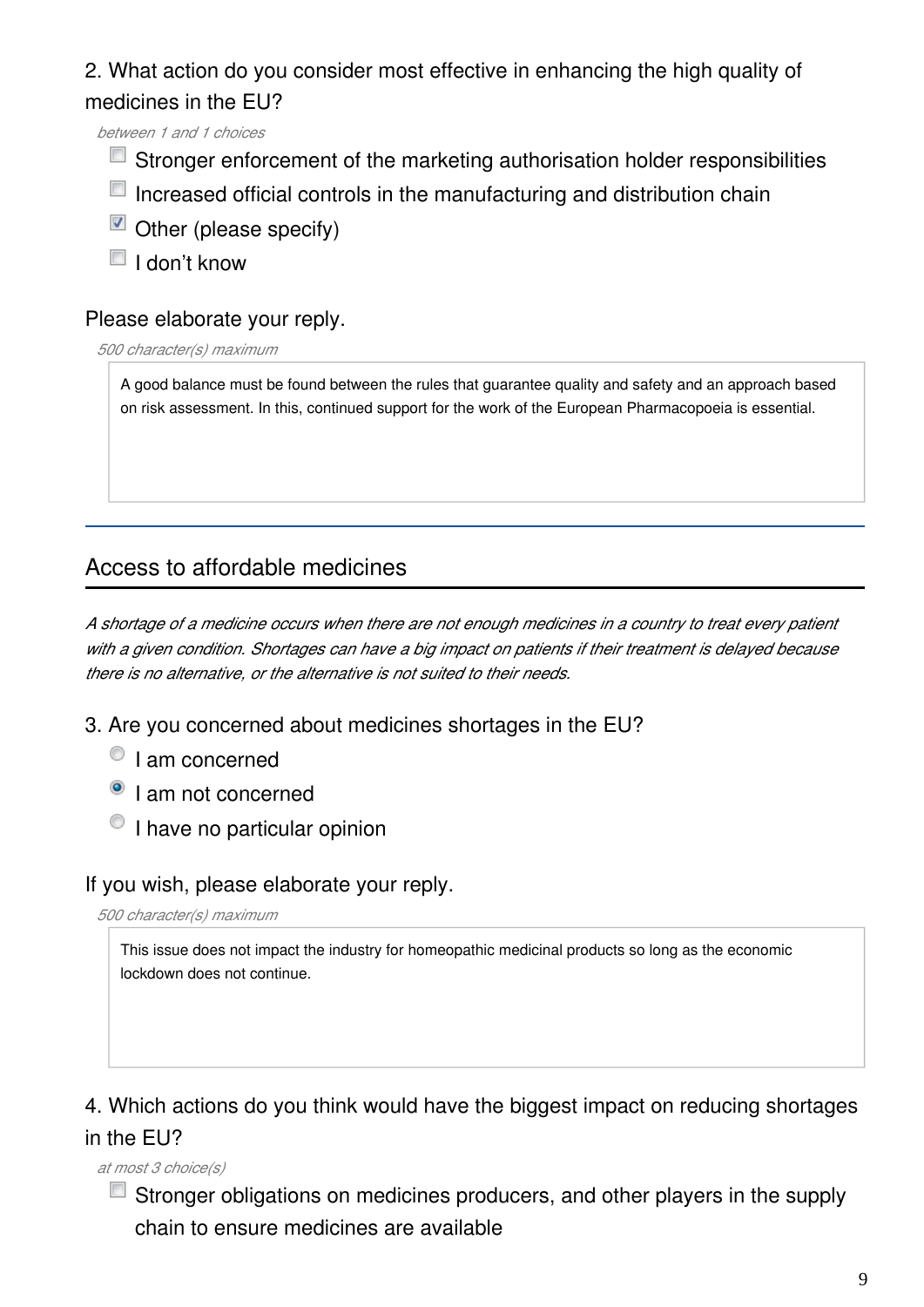- Transparent information exchange among authorities on medicine stocks available in each country
- Increased cooperation among public authorities/national governments on shortages
- Multi-lingual packaging and electronic product information leaflets facilitating purchasing in different countries
- $\Box$  Providing incentives to companies to increase the production of medicines in the EU
- $\Box$  Inform on and make available to patients suitable substitutes for medicines that are at risk of shortage
- $\blacksquare$  Other (please specify).

#### Please elaborate your reply.

*500 character(s) maximum*

• A balanced system of incentives and support for companies that produce in EU through appropriate GMP standards allowing risk-based approaches; e.g. the EU is the global centre of manufacturing for the industry for homeopathic and anthroposophic medicinal products

• Explore and exploit the full potential of traditional and complementary medicine, which can offer costeffective and affordable options for tackling Europe's unique health challenges

*Innovative medicines have to undergo a centralised EU-wide marketing authorisation. Companies often initially market them in a limited number of EU countries. It can take several years before patients in the other EU countries have access to those products.*

5. Do you think that companies that apply for and receive an EU-wide marketing authorisation should be required to make that product available in all EU countries?

- $\bullet$  I agree
- <sup>O</sup> I neither agree or disagree
- <sup>o</sup> I disagree
- $\bigcirc$  I don't know

#### If you wish, please elaborate your reply.

*500 character(s) maximum*

It may not be feasible for companies to make a product available in all EU countries as the necessary investment may not be viable; more recognition of authorisations or assessments done in other Member States should be encouraged to help minimise costs.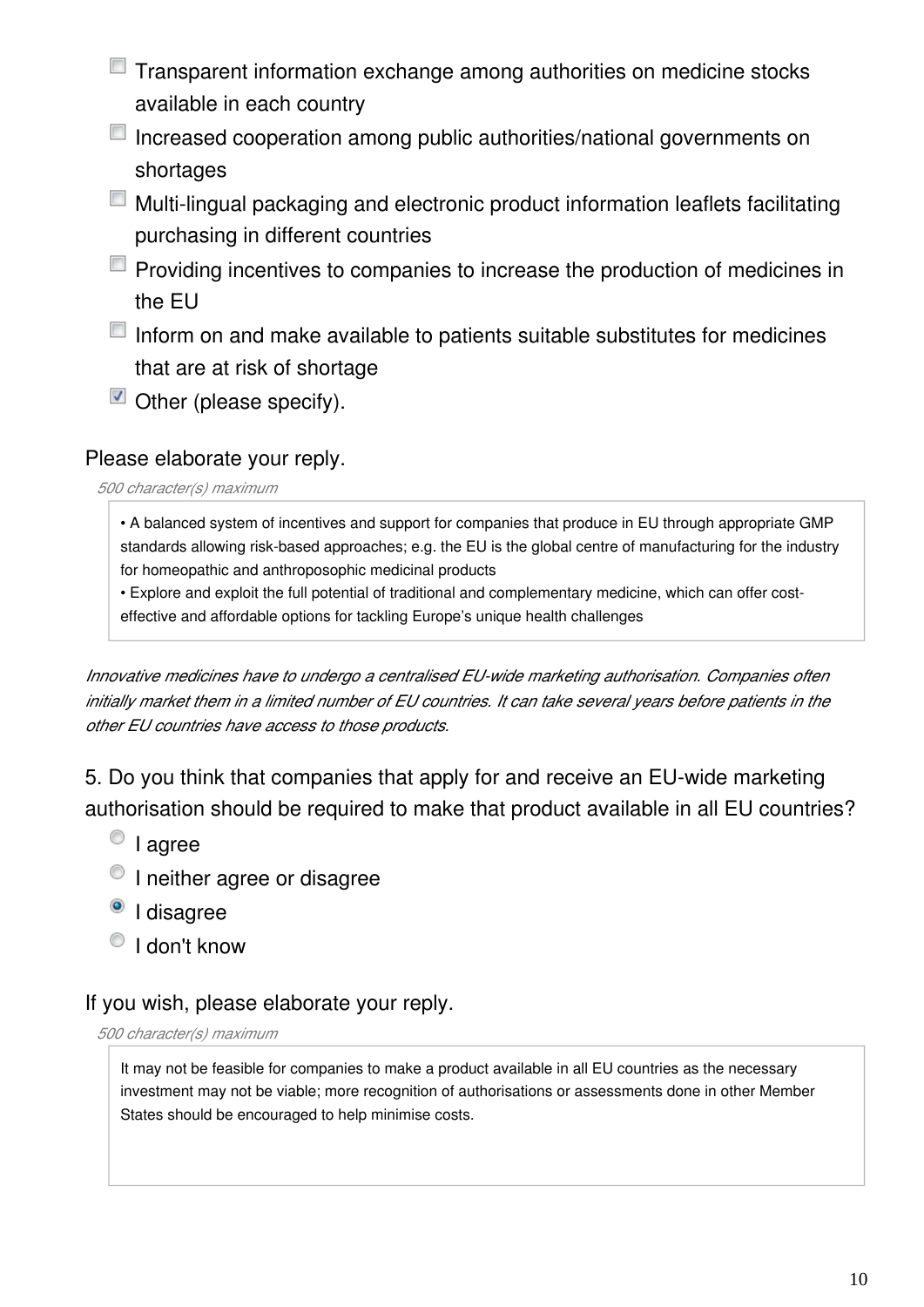*In recent years, there has been an [increase](https://www.ema.europa.eu/en/documents/annual-report/2018-annual-report-european-medicines-agency_en.pdf) in the number of medicines withdrawn from the market upon decisions by the manufacturers.*

- 6. Do you have an opinion on the reasons for these market withdrawals?
	- Yes
	- $\odot$  No

#### If yes, please elaborate.

*500 character(s) maximum*

The costs of dossier lifecycle management (e.g. variations) in certain Member States are disproportionate due to the lack of harmonisation in the lifecycle management.

7. Are you aware of patients not receiving the medicine they need because of its price?

- Yes
- $\bullet$  No

If you wish, please elaborate your reply.

*500 character(s) maximum*

8. Do you think that medicine prices are justified, taking into consideration the costs associated to their development and manufacturing?

- Yes
- $\odot$  No
- <sup>o</sup> I don't know

*High prices for new medicines put pressure on public health spending. The costs for research and development are not publically disclosed and there is no agreement on how to calculate such costs. In certain cases, some EU countries join forces to increase their negotiating power when discussing prices with pharmaceutical companies. Individual pricing decisions in some EU countries may affect others. As an example, some EU countries limit the prices of medicines by linking that price to average prices in other EU countries (we call this "external reference pricing"- ERP). Because of ERP, a pricing decision in one EU country can inadvertently affect the prices in others. Once patents and other forms of market protection expire, generic and [biosimilar](https://www.ema.europa.eu/en/human-regulatory/overview/biosimilar-medicines-overview) medicines can enter the market and compete with the existing ones, this also*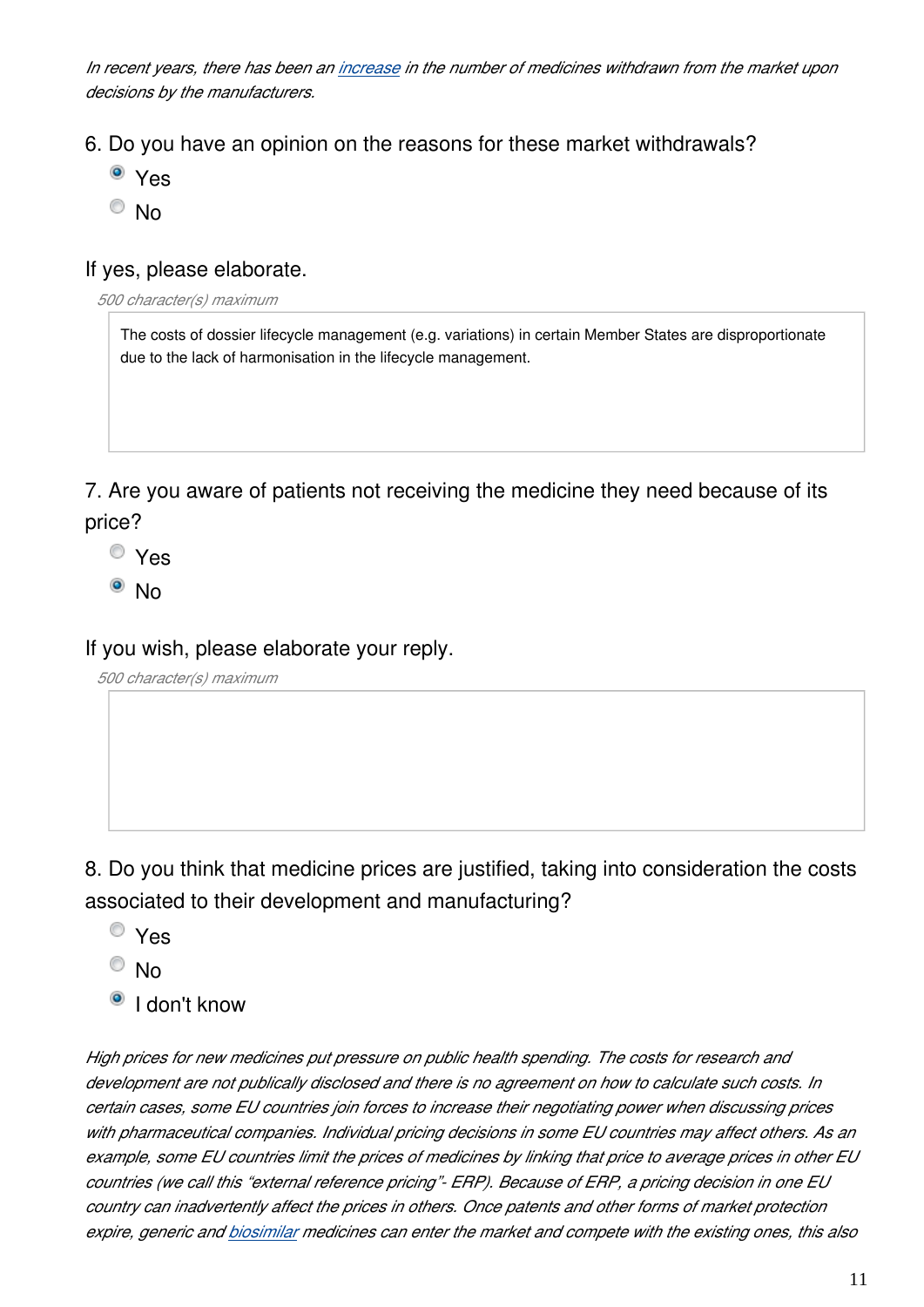*typically brings down prices. Finally, there are plans to strengthen support to EU countries to work with each other on the clinical effectiveness of new medicines compared to existing alternatives, simply put how much better a medicine works compared to another one. This is part of the so called "health technology assessment "process.*

9. What are the most effective ways the EU can help improve affordability of medicines for health systems?

*at most 3 choice(s)*

- $\blacksquare$  Support the EU countries in better assessing and/or evaluating the value of medicines, meaning the effectiveness of a (new) medicine compared with existing ones
- $\blacksquare$  Help EU countries share experiences and pool expertise on pricing and procurement methods
- Better coordination among EU countries to ensure that pricing decisions taken by one EU country do not lead to negative impacts on patient access in another EU country
- $\Box$  Facilitate, market entry and a healthy market functioning for generics and biosimilars
- $\Box$  More transparency on how the cost of a medicine relates to the cost of its research and development
- $\blacksquare$  There should be a fair return on public investment when public funds were used to support the research and development of medicines
- $\blacksquare$  I don't know
- **V** Other

#### Please explain. **\***

*100 character(s) maximum*

Integrating homeopathic medicines will offer cost-effective options for a range of health issues.

# Innovation in early development and authorisation

*The European Commission actively supports health research and development through various funding mechanisms (e.g. Multiannual Financial Framework, [Horizon 2020](https://ec.europa.eu/programmes/horizon2020/), [Innovative Medicines Initiative](https://www.imi.europa.eu/) partnership) and through collaborations between academia, healthcare systems and industry. Furthermore, the EU pharmaceutical legislation includes incentives to stimulate the development of innovative new medicines in areas such as paediatric and rare diseases; and market exclusivity rights to industry.*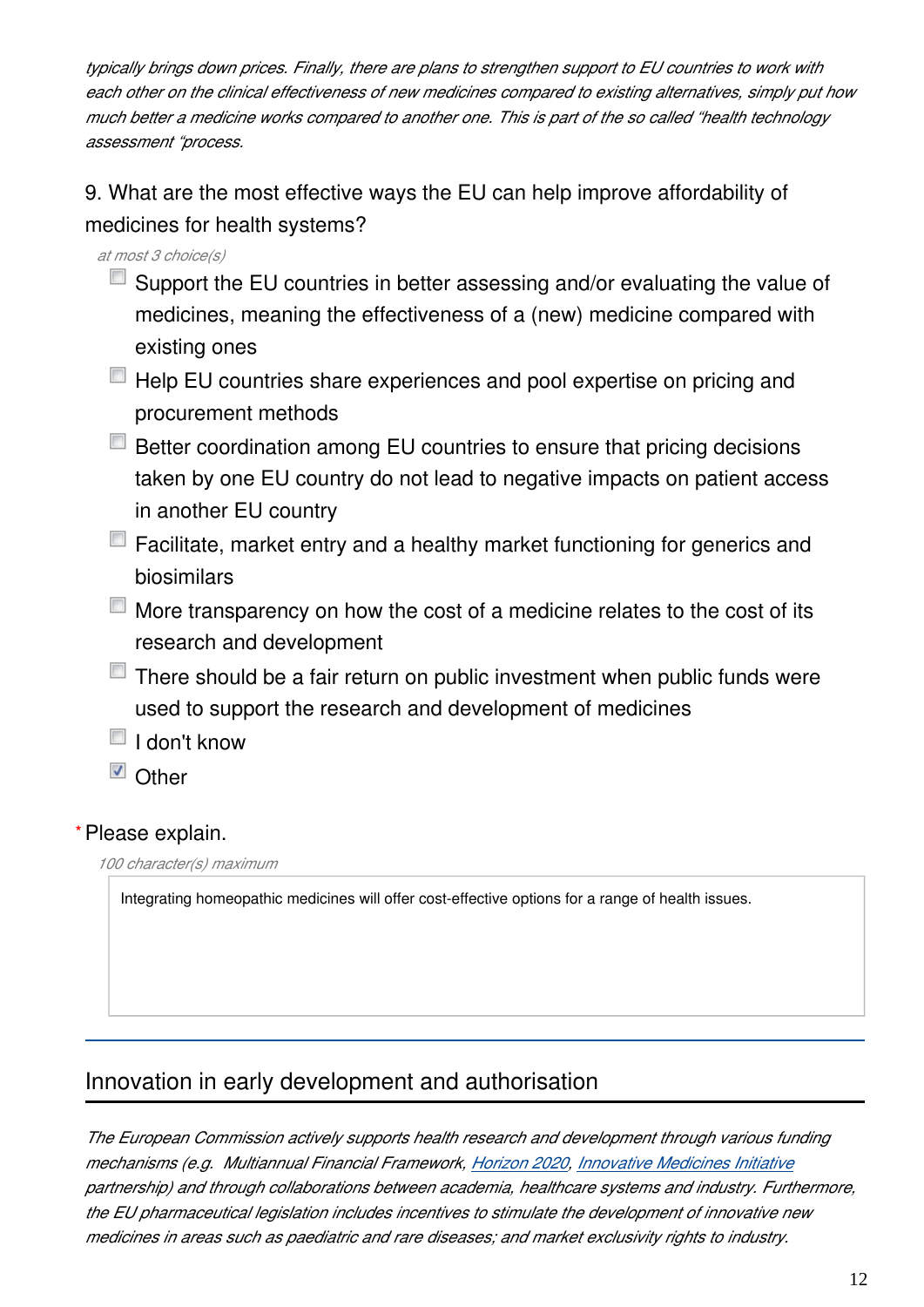10. What actions at EU level do you consider most effective in supporting innovative research and development of medicines?

*at most 3 choice(s)*

- $\Box$  Make the legislative framework more adaptive to new technologies and advances in science
- $\blacksquare$  Provide more public funding for research
- Support (including through funding) private-public partnerships
- Support (including through funding) the creation of start-ups in medical research
- **Foster research collaboration between universities, research centres and** industry
- $\Box$  Provide research and development incentives in the form of intellectual property or market exclusivity rights for pharmaceutical companies investing in research
- **Simplify the requirements for the conduct of clinical trials**
- $\blacksquare$  Other (please specify)
- $\Box$  I don't know

#### Please elaborate your reply.

*100 character(s) maximum*

An inclusive definition for real-world data should also address established substances.

*Expected return on investment in research and development for the pharmaceutical industry depends also on the expected volume of sales; this seems to be one of the root causes of limited availability of certain medicines (e.g. medicines for rare diseases or medicines for children).*

11. What do you consider are the most effective actions related to research and development of medicines in areas where there are limited or no therapeutic options (unmet needs)?

*at most 3 choice(s)*

- **Provide market protection (protect a new medicine from competition)**
- $\Box$  Provide intellectual property protection
- $\Box$  Provide data protection (protection of the data related to a medicine's clinical trials)
- $\blacksquare$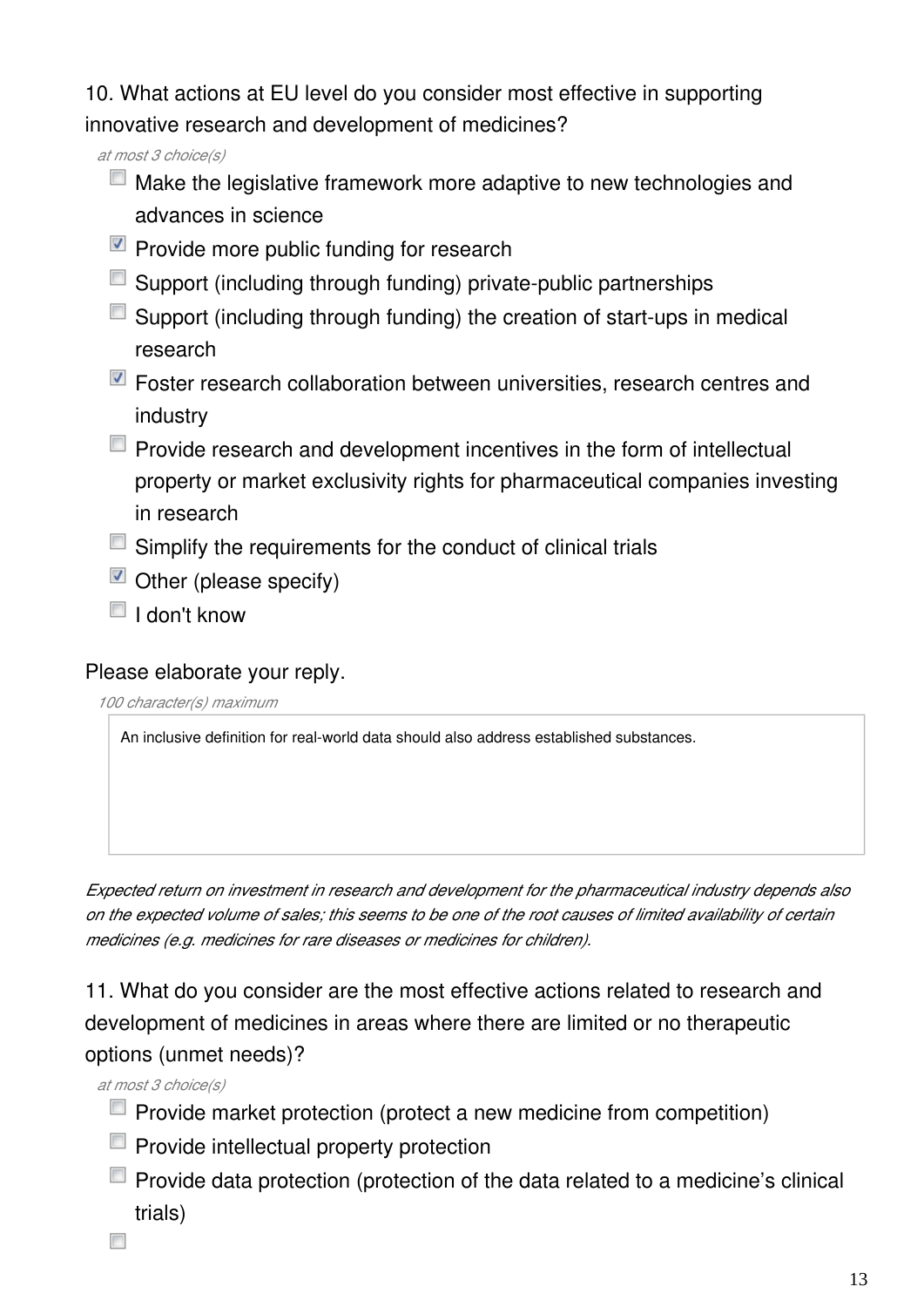Agree on a common understanding on what are the areas of unmet need in the EU

- **Funding more targeted research at EU level**
- Funding more targeted research at national level
- **Provide national schemes to support companies economically**
- $\blacksquare$  I don't know / no opinion
- Other (please specify)

*The health sector is becoming more digitised, thanks to the increased availability and collection of health data from sources such as electronic health records, patient and disease registries and mobile apps (i.e. real world data) and through the use of artificial intelligence (AI) (i.e. systems that display intelligent behaviour and the use of complex algorithms and software in the analysis of complex health data). These developments, combined with real world data are transforming health, including the discovery of medicines.*

12. Which **opportunities** do you see in digital technologies (such as artificial intelligence and use of real world data) for the development and use of medicines?

*600 character(s) maximum*

A future strategy for real world data should help to improve understanding of treatment outcomes for existing complementary medicines, allowing the full potential of traditional and complementary medicine to be explored and exploited and leading to better decisions on the role they can play in meeting patients' needs.

# 13. Which **risks** do you see in digital technologies (such as artificial intelligence and use of real world data) for the development and use of medicines?

*600 character(s) maximum*

The lack of regulatory standards, guidance and validation for the analysis and use of patient-level healthcare data; the need for secure data management and a high level of ethics to ensure compliance with data protection and privacy legislation; lack of resources or investment to address the potential of established as well as new therapies, which may be chosen or preferred by patients and warrant further exploration.

*Continuous manufacturing, advanced process analytics and control, 3D printing and portable/modular systems, may revolutionise the way medicines are manufactured.*

14. Are you aware of any obstacles in the EU in taking advantage of technological progress in the manufacturing of medicines?

- <sup>o</sup> Yes
- $\odot$  No
- <sup>O</sup> I don't know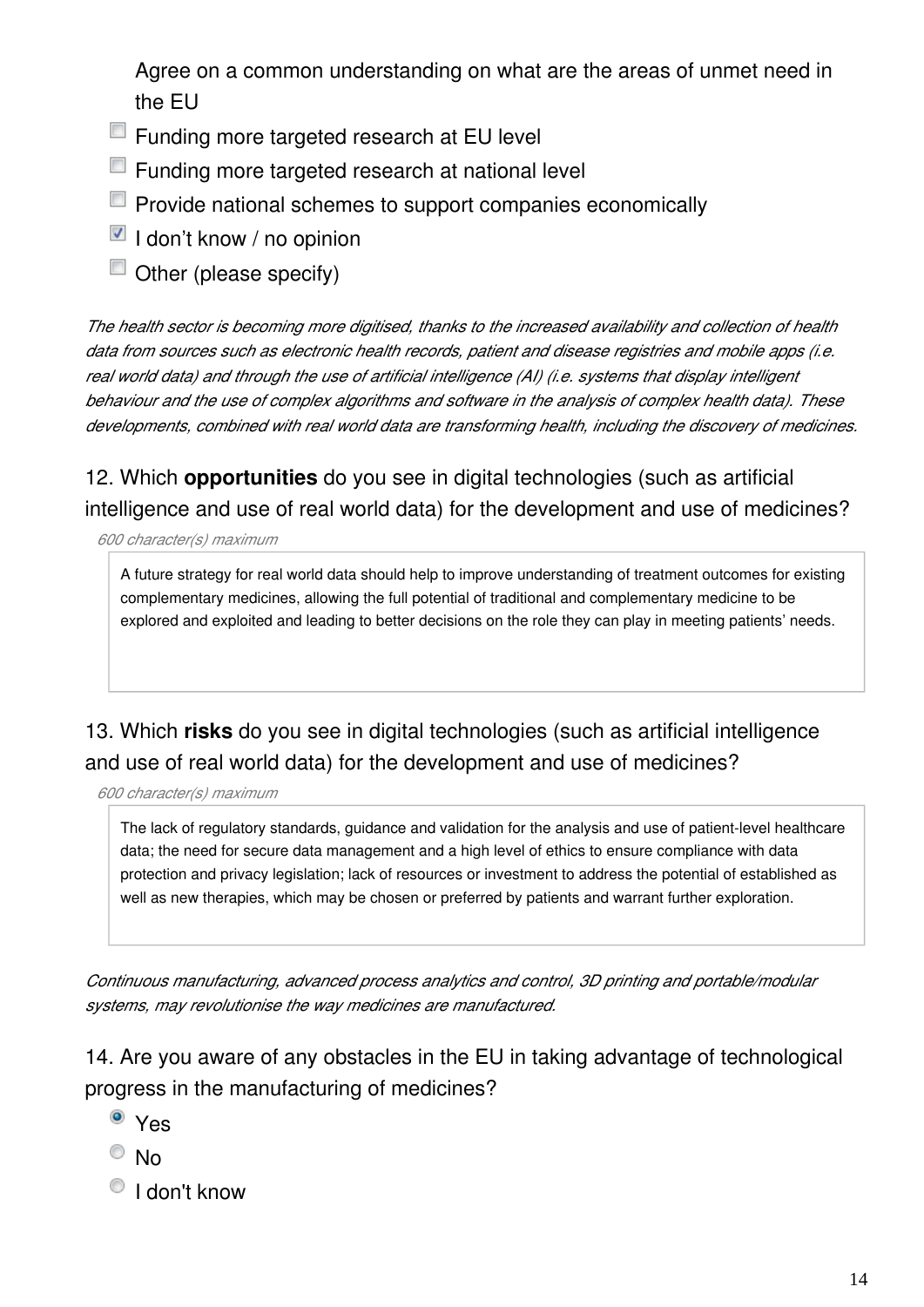If yes, could you please specify.

*500 character(s) maximum*

The high investment needed by SMEs

*[Clinical trials](https://www.ema.europa.eu/en/glossary/clinical-trial) are investigations in humans to discover if a new medicine is safe and effective. Clinical trials can also be used to test if a new treatment is more effective and/or safer than the standard treatment. Finally, so called "pragmatic clinical trials" can be conducted to compare the safety and effectiveness of different standard treatments in real world setting.*

15. How could clinical trials in the EU be driven more by patients' needs while keeping them robust, relevant and safe for participants?

*at most 3 choice(s)*

- $\blacksquare$  By providing more national support for the conduct of so-called "pragmatic trials" with the aim to optimise treatment to patients
- $\blacksquare$  By better coordination for larger trials comparing different treatment strategies (covering medicines and other treatments such as surgery, radiotherapy, physiotherapy)
- $\Box$  By providing support for non-commercial organisations to conduct clinical trials in fields where financial interest is weaker
- $\Box$  By involving patients' experiences in early phases of medicine design (e.g. factor-in how the disease affects their lives and develop medicines to target symptoms that are particularly important to patients)
- $\blacksquare$  By designing more trials that collect information on medicine tolerability or the impact of a treatment on the quality of life
- $\Box$  By taking into consideration during the design of a trial the burden of trial participation on patients' life
- $\blacksquare$  Other (please specify).

Please elaborate your reply.

*100 character(s) maximum*

Encourage collaborative evidence generation between academics, industry researchers and regulators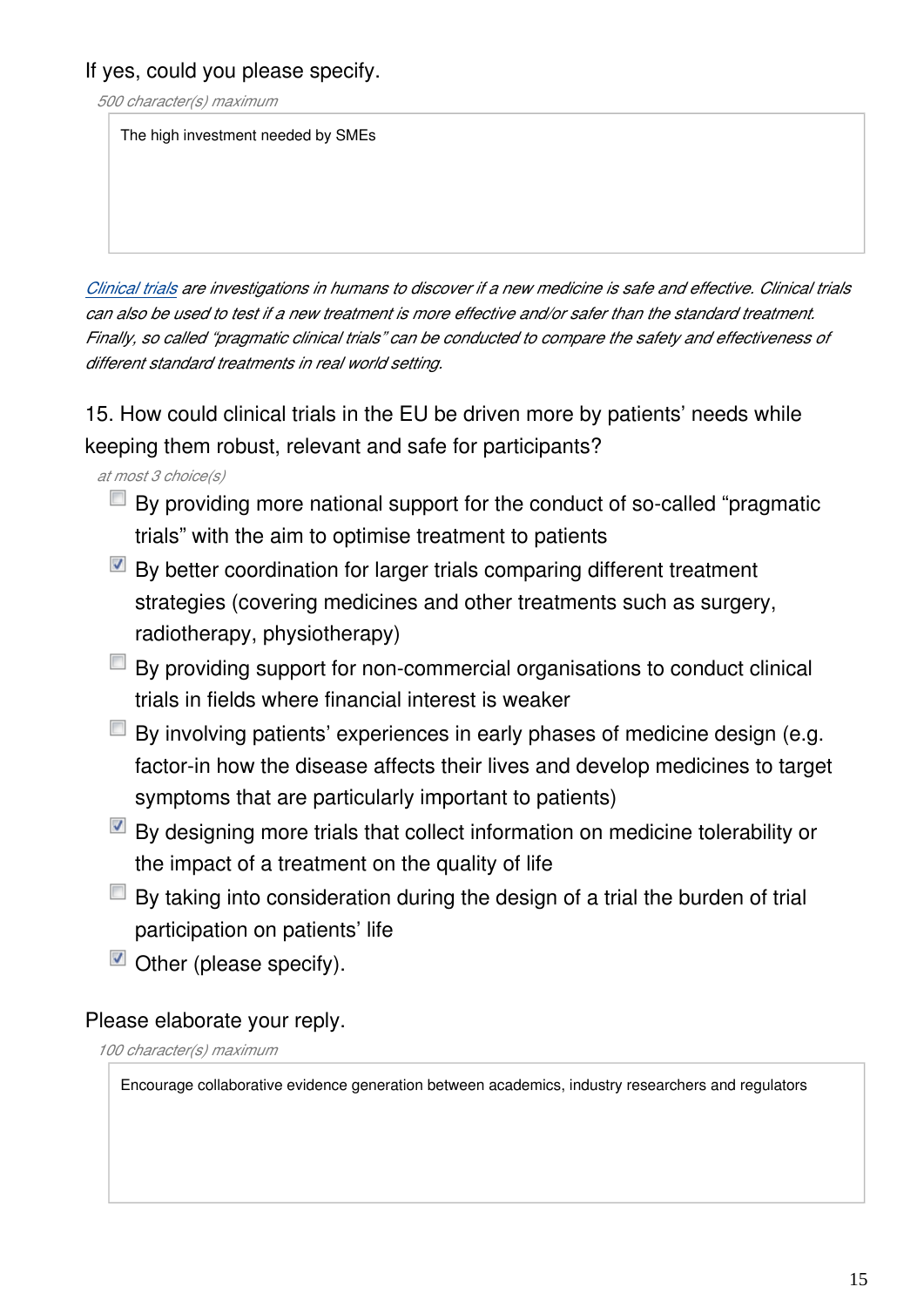*Certain medicines are developed based on genes, cells or tissue engineering. Some of these products are developed in hospitals. These are covered by the notion of advanced therapy medicines.*

16. Is the current legal framework suitable to support the development of cell-based advanced therapy medicines in hospitals?

- $\bullet$  I strongly agree
- $\bullet$  I partially agree
- <sup>O</sup> I disagree
- <sup>o</sup> I don't know

# Environmental sustainability of medicines and health challenges

*Residues of several medicines have been found in surface and ground waters, soils and animal tissues across the Union. As of yet, no clear link has been established between medicine residues present in the environment and direct impacts on human health. However, the issue cannot be ignored and there is a need for a precautionary approach.*

17. What actions at EU level do you consider most effective in limiting the negative environmental impact of medicines?

*at most 3 choice(s)*

- **Cleaner manufacturing processes**
- **E** Enhanced application of the polluter pays principle
- $\Box$  Review the way the Environment Risk Assessment of a medicine is conducted and its consequences on the authorisation process
- Clear labelling of environmental risks to allow informed choices among equivalent therapeutic options
- Reference to environmental risks in advertising for over-the-counter medicines
- Make medicines known to pose an environmental risk available by prescription only
- Strict disposal rules for unused medicines
- $\Box$  Prescribe medicines only when it is absolutely necessary (more prudent use)
- $\Box$  Medicines dispensed to patients in the quantity actually needed (e.g. number of pills, volume of solution)
- Enhanced wastewater treatment if certain residues could be better removed
- $\blacksquare$  Other (please specify)

Please elaborate your reply.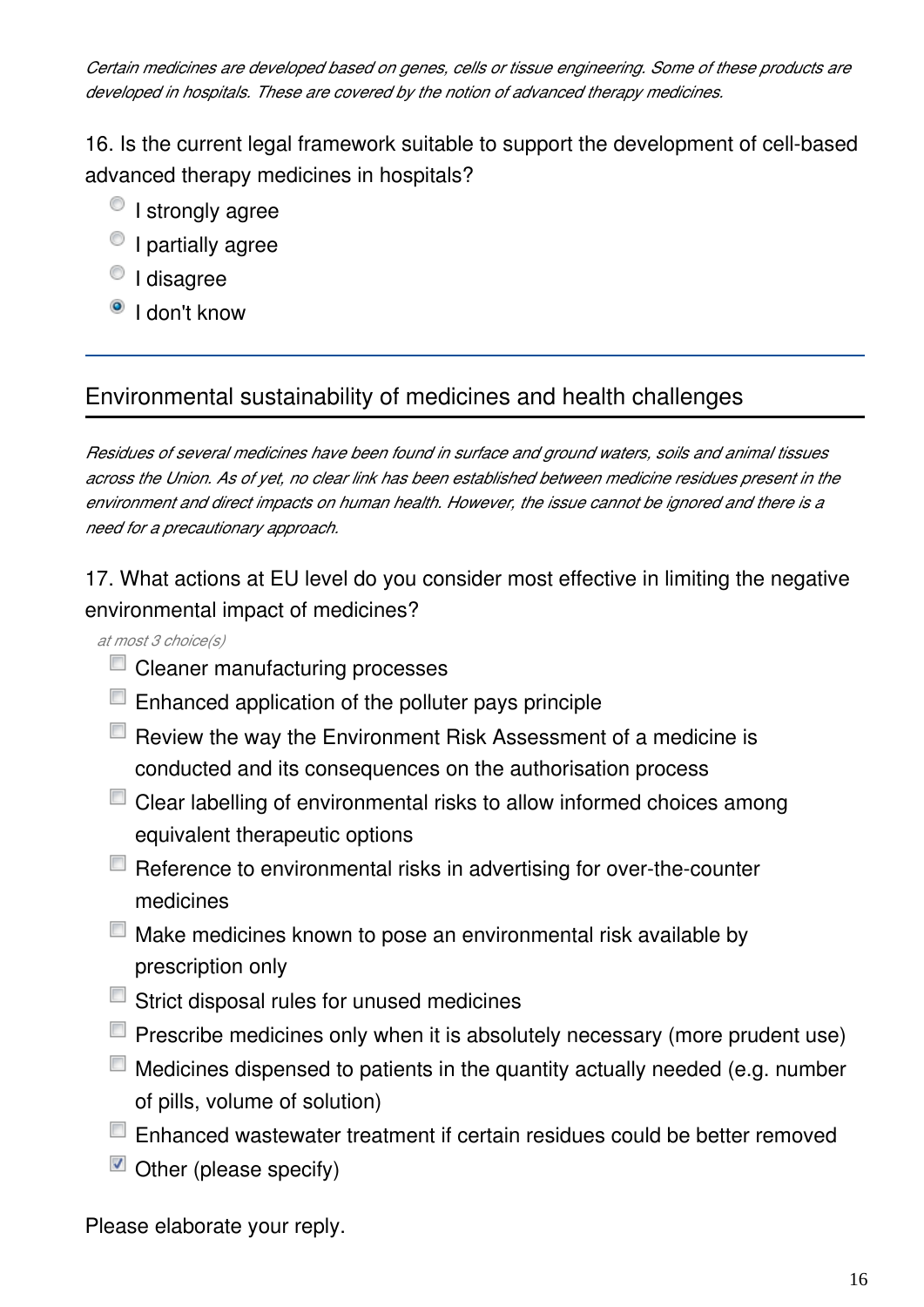Homeopathic substances have no relevant environmental toxicity.

*Antimicrobial resistance (AMR) is the ability of microorganisms (such as bacteria, viruses, fungi or parasites) to survive and grow in the presence of medicines. It reduces progressively the effectiveness of antimicrobials and is caused, among other things, by extensive and improper use of antimicrobial medicines. Antimicrobials include antibiotics, which are substances that fight bacterial infections. AMR can lead to problems such as difficulties to control infections, prolonged hospital stays, increased economic and social costs, and higher risk of disease spreading. AMR is one of the most serious and urgent public health concerns.*

18. Which actions do you think would have the biggest impact on fighting AMR concerning the use of medicines for patients?

- *at most 3 choice(s)*
	- More prudent use of antimicrobials (if necessary through restrictions on prescriptions)
	- $\blacksquare$  Improve the treatment of wastewater and/or manure to lower the levels of antimicrobials
	- $\blacksquare$  Raise citizens' and healthcare practitioners' awareness by informing them on appropriate use of antimicrobials and the correct disposal of unused medicines
	- $\blacksquare$  Introduce an obligation to use diagnostic tests before prescribing antimicrobials, for example to verify whether it is a bacterial infection before prescribing antibiotics and to define the most adequate antibiotic
	- $\blacksquare$  Public finance research and innovation on new antimicrobials, their alternatives and diagnostics
	- $\Box$  Encourage public health campaigns that prevent infection through better general health including increased immunity
	- $\Box$  Encourage public health campaigns that prevent infection through the use of vaccines
	- **Encourage better hygiene measures in hospitals**
	- $\blacksquare$  Other (please specify)
	- $\blacksquare$  I don't know

# Please elaborate your reply.

*100 character(s) maximum*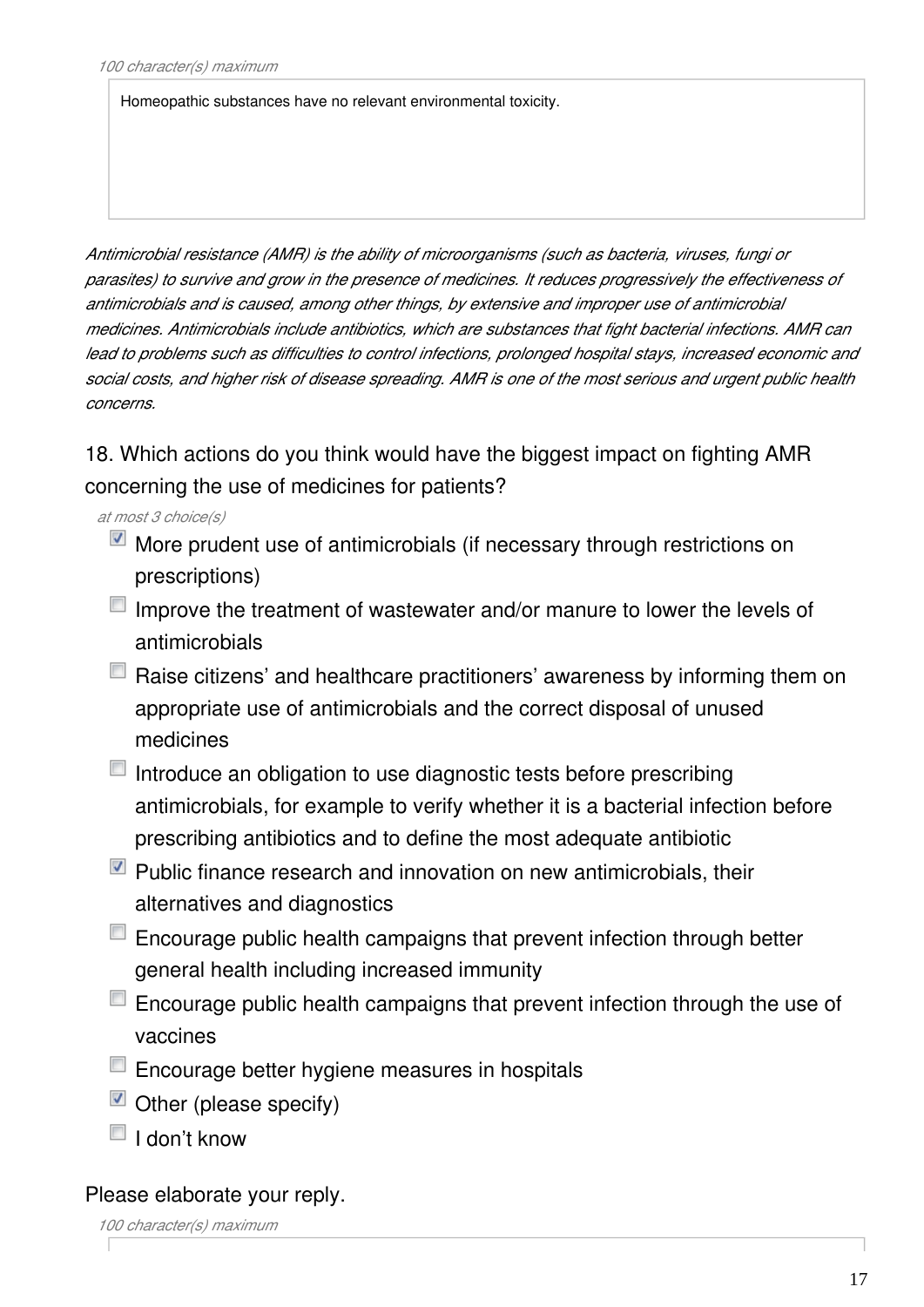Research on complementary medicines options: www.jpiamr.eu/supportedprojects/fourth-joint-callresult

*Innovation in antimicrobials is limited. For example, no new classes of antibiotics have been discovered for decades. Restricting the use of antibiotics to minimise the risk of developing resistance is a commercial disincentive for investment, as potential investors are concerned that their investment will not be profitable.*

19. Where, in your view, should the EU focus its support for the creation of new antimicrobials or their alternatives?

- *at most 2 choice(s)*
	- Support academia for researching/discovering new antimicrobials or their alternatives
	- Support industry for developing new antimicrobials or their alternatives
	- **Provide specific support to small and medium-sized enterprises (SMEs)**
	- $\blacksquare$  Other (please specify)
	- $\blacksquare$  I don't know

#### Please elaborate your reply.

*100 character(s) maximum*

Support and promote research on existing options of complementary medicines. See link at question18.

*Health threats such as the coronavirus disease test the limits of public health systems, the pharmaceutical industry and of the pharmaceutical legislation. From the beginning of the coronavirus (COVID-19) pandemic, the EU has taken measures to coordinate a [response](https://ec.europa.eu/info/live-work-travel-eu/health/coronavirus-response_en), which includes actions ensuring the availability of medicines.*

# 20. How has the coronavirus (COVID-19) pandemic affected you in relation to access to medicines and treatments?

*600 character(s) maximum*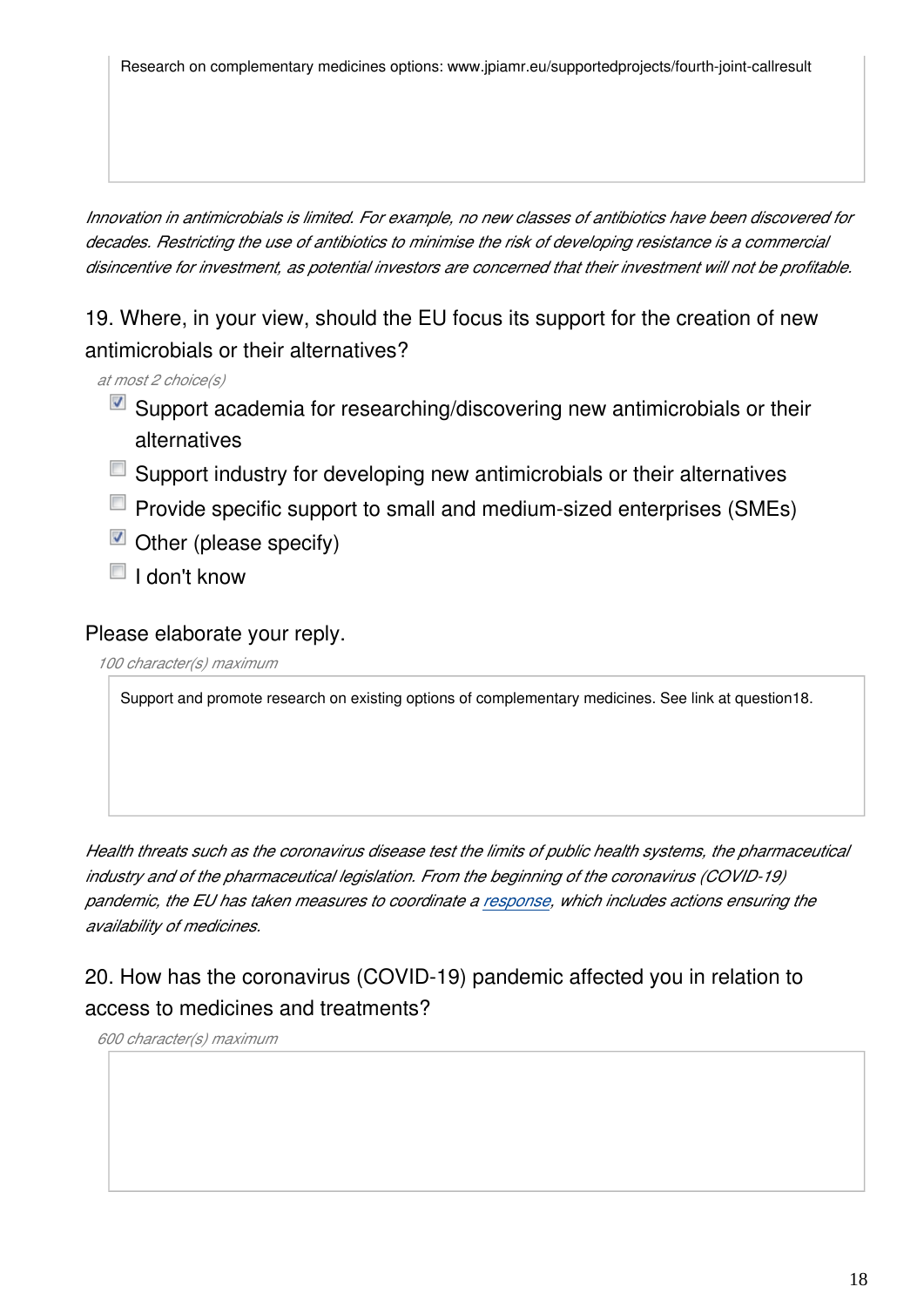# 21. In your opinion and based on your experience, what can the EU do to prepare for and manage such a situation better in the future in relation to pharmaceuticals?

*600 character(s) maximum*

Traditional and complementary medicine is an important and often underestimated health resource. Homeopathic medicinal products have a role to play in the face of major health challenges and the rising burden of diseases in the EU. They offer valuable treatment options in support of EU health policy goals on multimorbidity, polypharmacy, chronic diseases and an ageing population. This resource should be explored and exploited in a concerted effort to increase the basic health of every EU citizen.

# Summary question

22. While the Commission is working on improving the EU pharmaceuticals framework, which areas of work do you find most urgent?

*at most 3 choice(s)*

- $\Box$  Improve patients' access to medicines
- $\Box$  Reduce shortages
- $\blacksquare$  Help national authorities ensure affordability for patients and increase health systems sustainability
- **Support innovation for unmet needs**
- Use of digitalisation to develop medicines
- $\Box$  Help reduce anti-microbial resistance
- $\Box$  Reduce the dependency on essential active ingredients and medicines produced outside the EU
- $\blacksquare$  Environmental sustainability of medicines
- $\Box$  I don't know
- $\blacksquare$  Other (please specify)

#### Please elaborate your reply.

*100 character(s) maximum*

Complementary medicines offer an untapped, cost-effective, sustainable contribution to healthcare.

23. If you were asked before the coronavirus (COVID-19) pandemic, would you have responded differently to any of the previous questions?

Yes